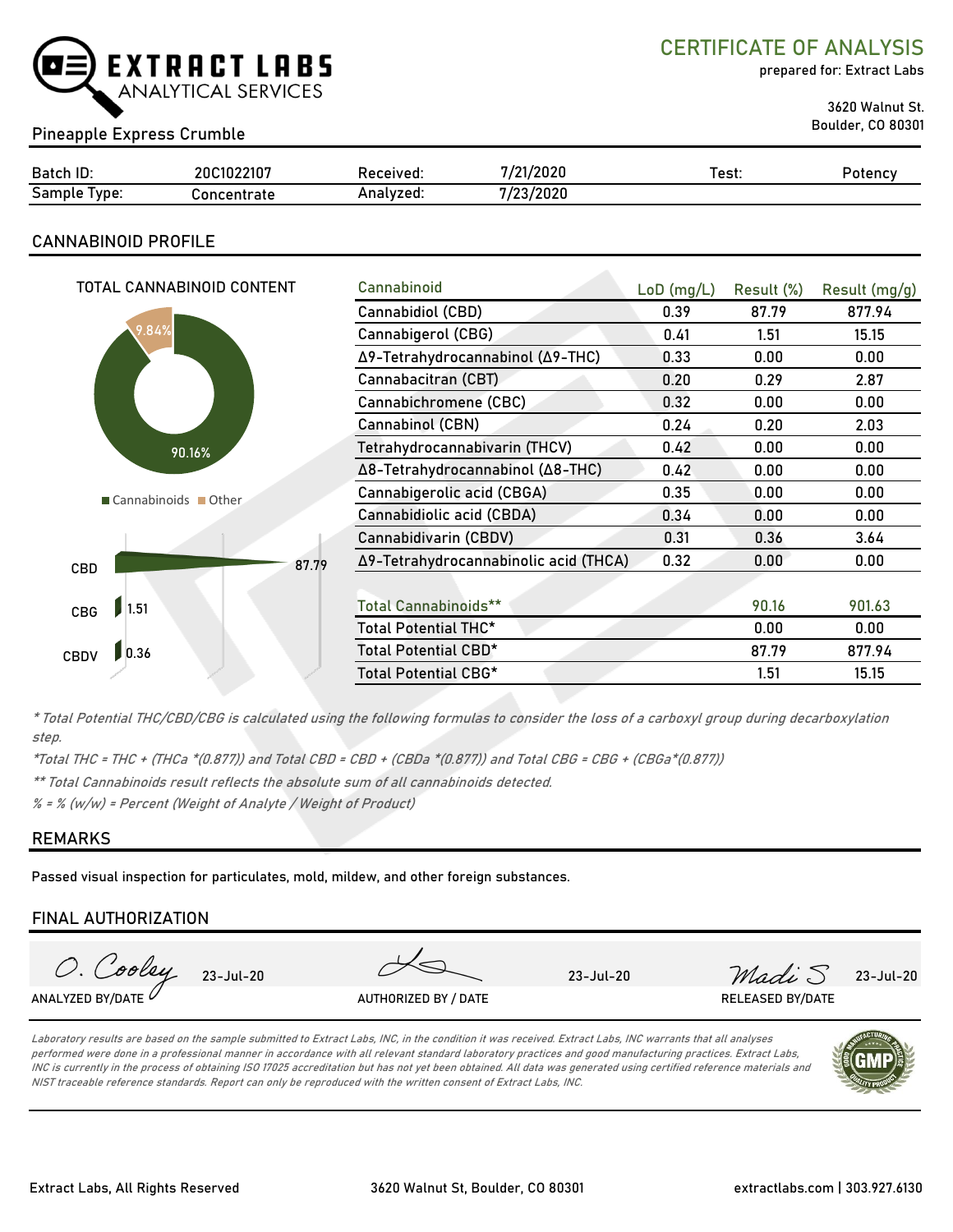

CERTIFICATE OF ANALYSIS

prepared for: Extract Labs

 3620 Walnut St. Boulder, CO 80301

# Pineapple Express Crumble

| Batch ID:       | 20C1022107  | ?eceïved: | /21/2020             | ⊺est: | Solvents<br>Residual |
|-----------------|-------------|-----------|----------------------|-------|----------------------|
| Sample<br>'vpe. | `oncentrate | Analvzed. | חרחר/ רי<br>72272020 |       |                      |

#### RESIDUAL SOLVENTS

| <b>SOLVENT</b>       | <b>REPORTABLE RANGE</b> | <b>RESULT (ppm)</b> |
|----------------------|-------------------------|---------------------|
| Acetone              | 100-1000                | 0.00                |
| Acetonitrile         | 100-1000                | 0.00                |
| Benzene              | $0.2 - 4$               | 0.00                |
| <b>Butanes</b>       | 100-1000                | 0.00                |
| Ethanol              | 100-1000                | 0.00                |
| <b>Ethyl Acetate</b> | 100-1000                | 0.00                |
| Heptane              | 100-1000                | 0.00                |
| <b>Hexanes</b>       | $6 - 120$               | 0.00                |
| Isopropyl Alcohol    | 100-1000                | 0.00                |
| Methanol             | 100-1000                | 0.00                |
| Pentane              | 100-1000                | 0.00                |
| Propane              | 100-1000                | 0.00                |
| Toluene              | $18 - 360$              | 0.00                |
| Xylenes              | 43-860                  | 0.00                |
|                      |                         |                     |

#### REMARKS

Passed visual inspection for particulates, mold, mildew, and other foreign substances.

#### FINAL AUTHORIZATION

M.Zapata

ANALYZED BY/DATE AUTHORIZED BY / DATE AUTHORIZED BY / DATE RELEASED BY/DATE

22-Jul-20 22-Jul-20 Alpso Koenler 22-Jul-20

Laboratory results are based on the sample submitted to Extract Labs, INC, in the condition it was received. Extract Labs, INC warrants that all analyses performed were done in a professional manner in accordance with all relevant standard laboratory practices and good manufacturing practices. Extract Labs, INC is currently in the process of obtaining ISO 17025 accreditation but has not yet been obtained. All data was generated using certified reference materials and NIST traceable reference standards. Report can only be reproduced with the written consent of Extract Labs, INC.